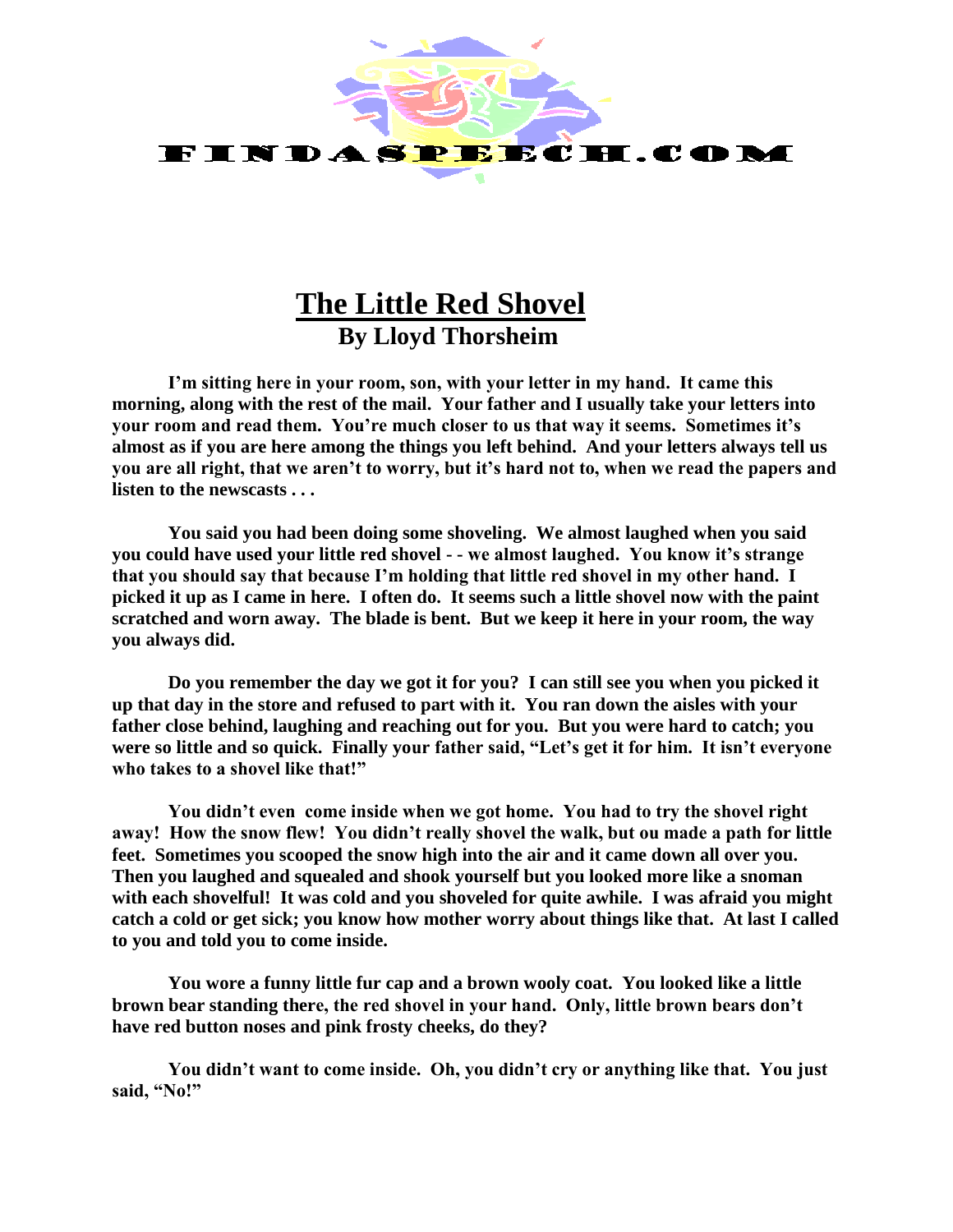## **The Little Red Shovel**  Page 2

**I don't think Napoleon himself could have put it any better! You stood there defiant, immovable, a little giant. With your red shovel in your hand you defied the whole world, and especially your mother. Even though I was irritated that you should disobey, I could not insist against such innocent courage, my son. I closed the door, but I had hardly turned away before I heard the sound of little feet and the clanking of the shovel as you came inside. You looked at me as if you expected some harsh words for your defiance, but there were none. How could I scold a happy, tired snowman? And you were all snow, it seemed. It was in your overshoes and down your neck, and you had a runny nose . . .** 

**That evening you played with your little toy soldiers. You took the small scatter rugs and swirled them into mountains and rippled them into cliffs and valleys. Then the battle began and the fighting was furious! There were great losses on both sides but the battle seemed to be an endless one and even some of the dead soldiers rose to fight again.**  But soon you evelids drooped and our little shoveller dropped off to sleep – right in the **middle of a battle, and right on the battlefield!**

**Your father picked you up and carried you into your bedroom. We smiled when you roused enough to ask for you little red shovel and I placed it in your hand so you would go back to sleep. You sighed contentedly and smiled dreamily, I remember.**

**I will never forget the day your father brought a little white rabbit home to you. Together, you built a little pen and many times a day I saw you take your little pet to green patches of tender clover where he could eat his fill. You were so excited at first! And you grew to love your little friend so much! I cried the day you were gone and he got away. It wasn't anybody's fault. He just - - got away. I helped you hunt for him, and when we finally found him, dead, it broke my heart to see the look in your eyes. You didn't say a word. You just turned and walked away into the house and into your room. It was a long time before you returned, with the little red shovel in your hand. I left you alone, but the next day I went back to the scene and I saw the little mound of new-turned earth with the wilted violets and the cross of sticks.**

**I seems almost too soon that the little boy stretched up and became a big boy. But you never wanted to part with things you had acquired when you were little. There were boxes filled with things in your closet and there were stacks of comic books beside your bed. The top of your chest of drawers was always cluttered, and the little red shovel was always somewhere in your room. Sometimes, as you grew older, I was you pick it up, smile, and put it down again. I smiled then, too, because I remembered.**

**One day, I was going to clean your room, to pack some of the things away, but you only said, "Why don't you leave it here, the way it is, Mother? Some day I will be gone and then you can pack it away." But we never did.**

**There are so many things in this room, so many things you liked to have around and they are all a part of you, my son. That is why we come here so often, your father and I.**